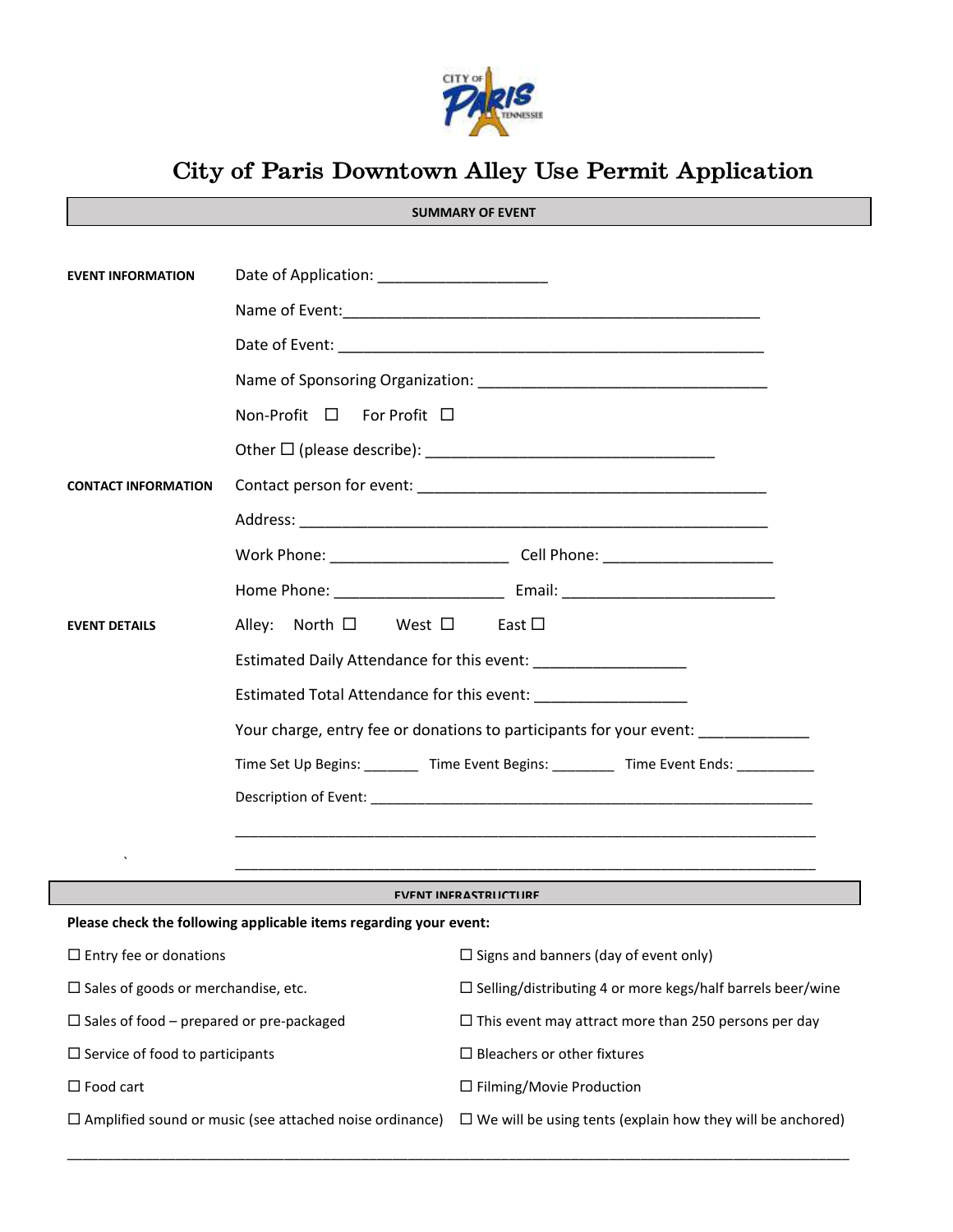#### **Contact Person on Day of Event and Cell Phone Number:** \_\_\_\_\_\_\_\_\_\_\_\_\_\_\_\_\_\_\_\_\_\_\_\_\_\_\_\_\_\_\_\_\_\_\_\_\_\_\_\_\_\_\_\_\_\_\_\_\_\_\_\_\_\_

Describe proposed restroom facilities:

Electricity:  $\Box$  Yes  $\Box$  No If so, where will electricity be accessed: \_\_\_\_\_\_\_\_

Wastewater disposal: Describe wastewater disposal systems from food booths and toilets: (special Note: No wastewater shall be disposed of in storm sewers) \_\_

Solid Waste: Describe how grease, charcoal, or other cooking and solid waste will be disposed of:

Surface Protection: During service and preparation of food, how will the street, sidewalk, or other surfaces be protected?

\_\_\_\_\_\_\_\_\_\_\_\_\_\_\_\_\_\_\_\_\_\_\_\_\_\_\_\_\_\_\_\_\_\_\_\_\_\_\_\_\_\_\_\_\_\_\_\_\_\_\_\_\_\_\_\_\_\_\_\_\_\_\_\_\_\_\_\_\_\_\_\_\_\_\_\_\_\_\_\_\_\_\_\_\_\_\_\_\_\_\_\_\_\_\_\_\_\_\_\_\_\_

\_\_\_\_\_\_\_\_\_\_\_\_\_\_\_\_\_\_\_\_\_\_\_\_\_\_\_\_\_\_\_\_\_\_\_\_\_\_\_\_\_\_\_\_\_\_\_\_\_\_\_\_\_\_\_\_\_\_\_\_\_\_\_\_\_\_\_\_\_\_\_\_\_\_\_\_\_\_\_\_\_\_\_\_\_\_\_\_\_\_\_\_\_\_\_\_\_\_\_\_\_

*It is advised that some sort of covering or barrier be provided specifically under grease producing equipment. It is also advised that a spill kit be on hand to handle any grease spills that may occur. A spill kit should consist of kitty litter or sand, paper toweling, bags for disposal of sand/litter, scoops, etc. As the event coordinator it is your responsibility to ensure that vendors to not damage city surfaces.*

### **COMPLETE APPLICATION INCLUDES**

Complete applications are required 45 days prior to any event (60 days is recommended) in order to obtain approvals. Application will not be accepted without complete information and documentation. Complete application includes:

 $\square$  Event Information (included above)

 $\Box$  Proof of Insurance: Dependent on the event, the City of Paris has the right to require liability insurance. An event sponsor shall be required to provide a valid certificate of Insurance evidencing limits of liability and in the name City of Paris; 100 North Caldwell; Paris, TN 38242 as an additional insured and certificate holder.

 $\Box$  Layout/map of event and any necessary barricades

# **HOLD HARMLESS AGREEMENT**

The applicant agrees to hold harmless, indemnify and defend, at no cost to the City, the City of Paris, its employees, agents, representatives and elected city officials, for any and all claims, demands, suite, losses, costs, expenses (including attorney fees), or any other type of damages, that result from the Special Event.

Applicant is responsible for any and all losses or claims that are in any way connected to their Special Event.

I also certify by my signature below that I am a duly qualified representative of my organization and authorized to sign this hold harmless agreement.

Applicant Signature: \_\_\_\_\_\_\_\_\_\_\_\_\_\_\_\_\_\_\_\_\_\_\_\_\_\_\_\_\_\_\_\_\_\_\_\_\_\_\_\_\_\_\_\_\_\_\_\_\_\_\_\_\_\_ Date: \_\_\_\_\_\_\_\_\_\_\_\_\_\_\_\_\_\_\_\_\_\_\_\_\_

 **Approvals**

| City Manager or City Manager's Designee: | Date: |
|------------------------------------------|-------|
| Chief of Police or Designee:             | Date: |
| Fire Marshal:                            | Date: |